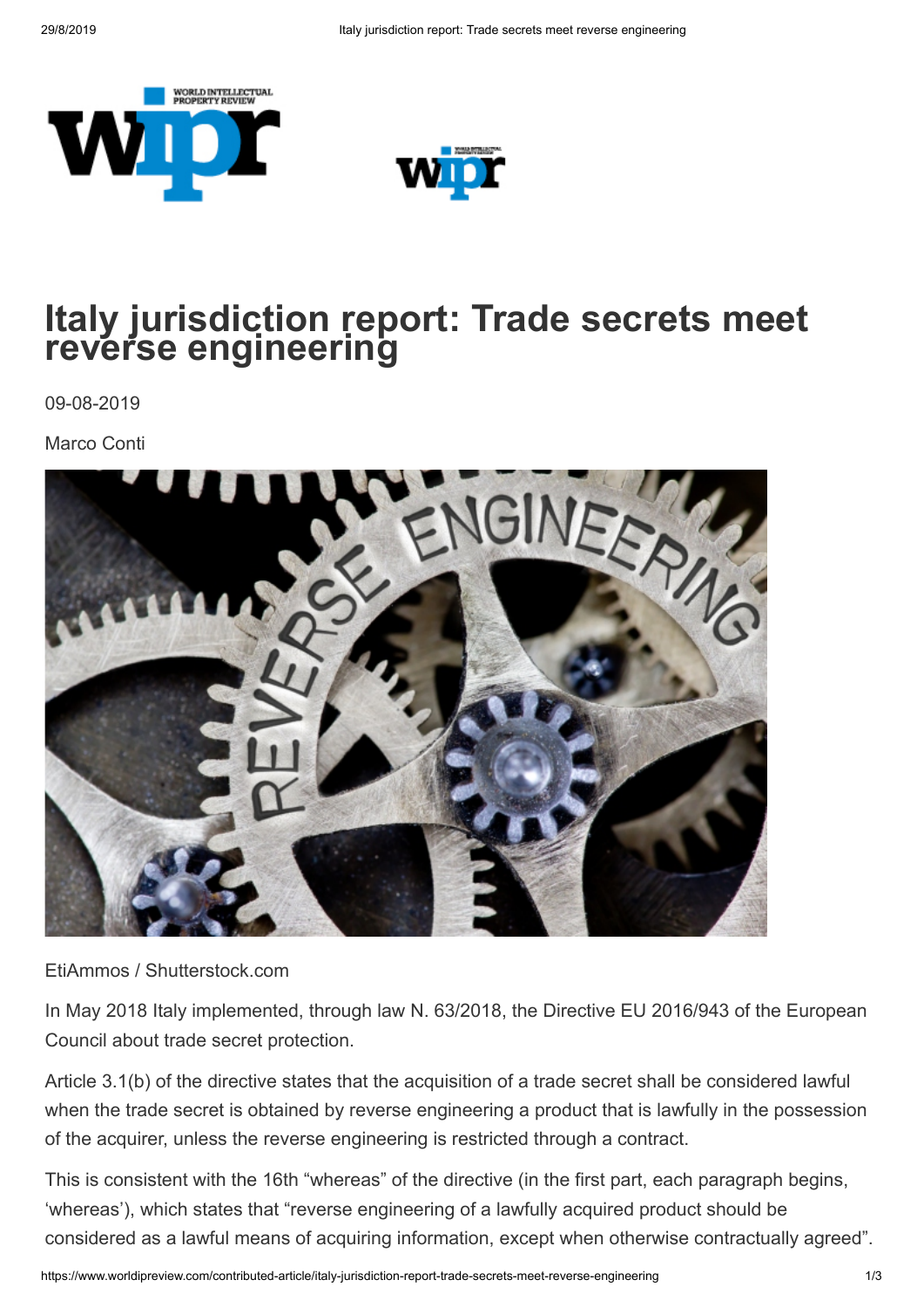However, it is noted that the language of article 3.1(b) of the directive has not been included in law N. 63/2018, and that a decision of the Court of Bologna (January 5, 2015, R.G. 21945/2013) observes that information accessibility has relative character, whereby the abstract possibility to carry out a reverse engineering does not suffice to exclude trade secret protection.

To be lawful, reverse engineering should be "easy" to those skilled in the art, in consideration to the characteristics of the market, wherein time and costs involved in the reverse engineering should be taken into account.

In this regard, it is observed that the relative character of the accessibility of the information to be protected reflects also in article 2.1(c) of the directive and in article 39.2(c) of the Trade-Related Aspects of Intellectual Property Rights (TRIPS) Agreement, which state that trade secret protection further requires that the owner of the information takes reasonable steps, under the circumstances, to keep the information secret.

"The concept of secrecy is intimately linked to that of disclosure, which is crucial to evaluate the prior art for assessing patent validity."

Moreover, the degree of burden involved in analysing the information to be protected appears to be part of the definition of secrecy provided in article 2.1(a) of the directive and in article 39.2(a) of the TRIPS Agreement, which includes the expression "readily accessible" in the language: "secret in the sense that it is not ... generally known among or readily accessible to persons within the circles that normally deal with the kind of information in question".

In this context, it is noted that the concept of secrecy is intimately linked to that of disclosure, which is crucial to evaluate the prior art for assessing patent validity.

## **Availability**

With regard to accessibility and analysability, the European Patent Office (EPO) has held, in decision T461/88, that a computer program written in machine language and stored in a microchip included in a sold product is considered not to be available to the public, although it is possible to reconstruct the contents of a program by using a "disassembler" program. Hence, in 1988 the EPO took the view that the content of the source code used by a compiler to generate a portable executable program, which is then sold, is undisclosed—that is, it is secret.